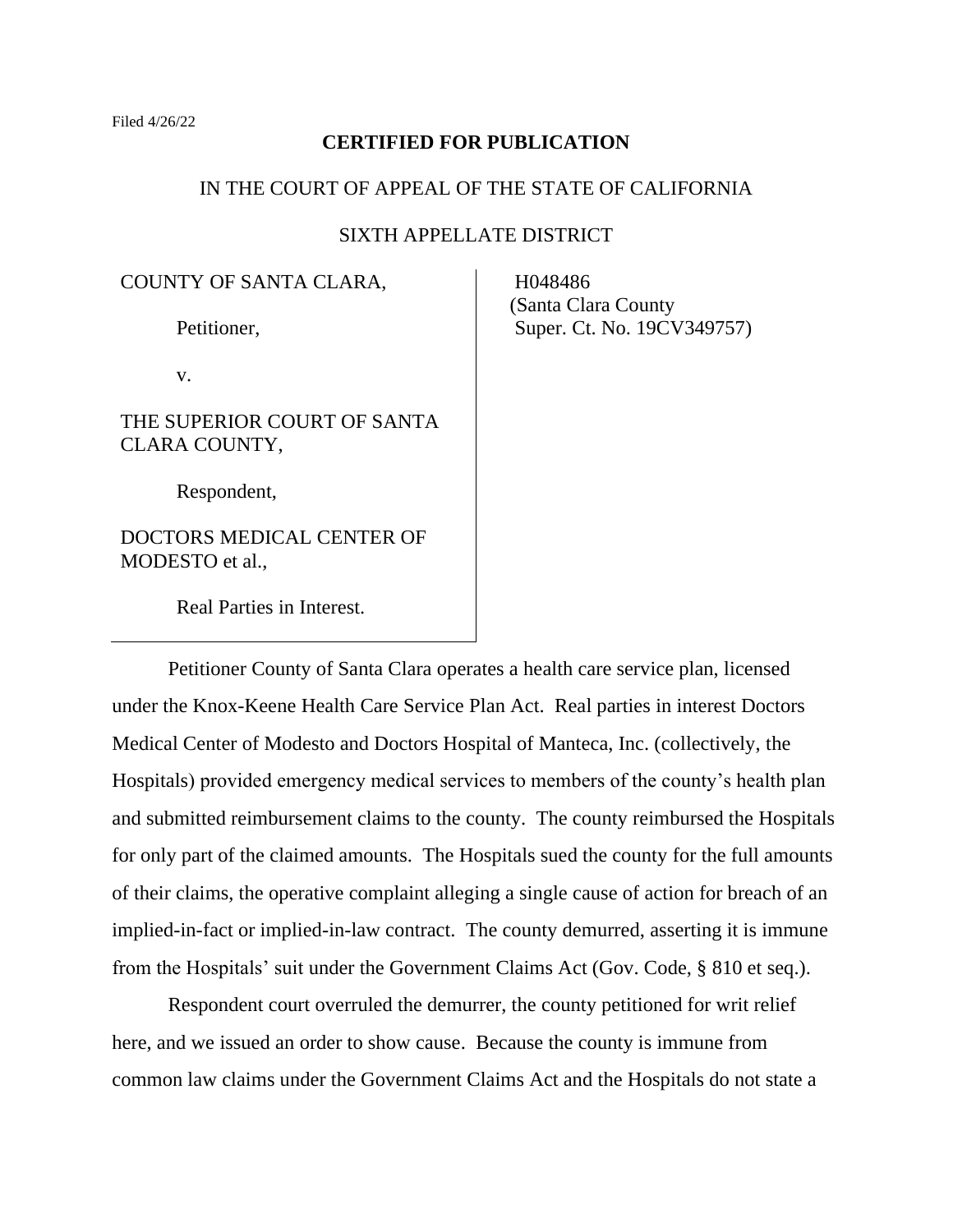claim for breach of an implied-in-fact contract, we will issue a writ of mandate instructing the trial court to enter a new order sustaining the demurrer without leave to amend.

## **I. TRIAL COURT PROCEEDINGS**

According to the Hospitals' operative third amended complaint, the county operates a health care service plan called Valley Health Plan, which is licensed and regulated by the state Department of Managed Health Care (Department) under the Knox-Keene Health Care Service Plan Act of 1975 (Health & Saf. Code, § 1340 et seq.; "Knox-Keene Act"). The Hospitals provided emergency medical services to three patients enrolled in the county's health plan. The Hospitals submitted claims to the county for over \$144,000, amounting to what they allege is the reasonable value of the emergency medical services provided to those patients. The county reimbursed the Hospitals approximately \$28,500 for those services. The Hospitals submitted written administrative appeals to the county for the unpaid sums, which the county denied.

The Hospitals sued the county for reimbursement. The Hospitals initially alleged both tort and implied-in-fact contract causes of action. The trial court sustained the county's demurrer to the Hospitals' second amended complaint. The court denied leave to amend regarding the tort causes of action, concluding that as a public entity the county was immune from those common law claims. (Citing Gov. Code, § 815; unspecified statutory references are to the Government Code.) The trial court granted leave to amend the breach of implied contract cause of action.

The Hospitals allege in the operative third amended complaint's single cause of action that they provided emergency medical services to the county's patients with the expectation of "reasonable and customary payment" from the county; that the county did not "assert that the Patients were not [its] insured[s] or indicate in any way to the [Hospitals] that [it] would not cover the Patients['] medical expenses"; that inaction by the county "gave rise to implied-in-fact agreements between the [Hospitals] and [the

 $\mathcal{L}$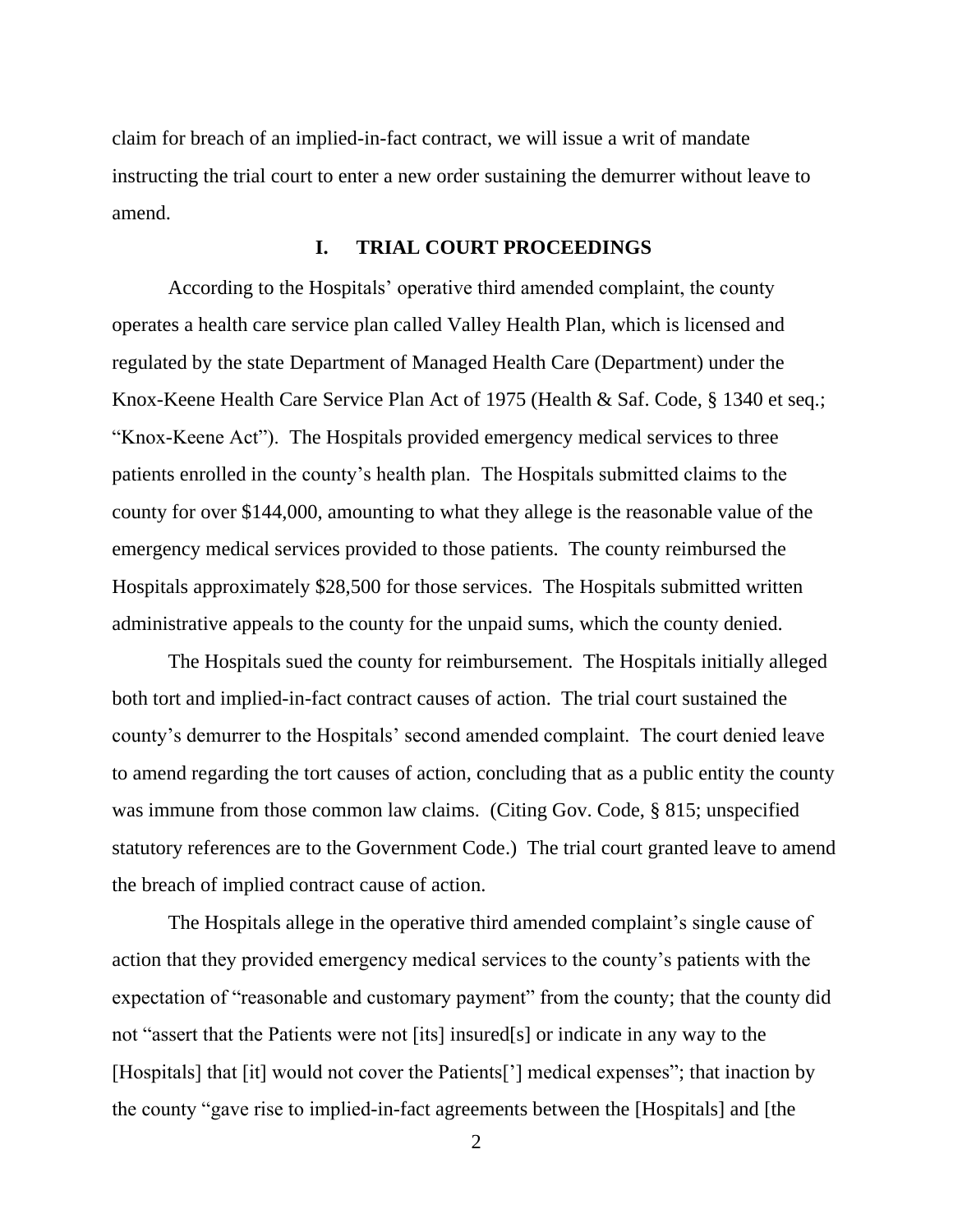county] obligating [the county] to pay for the care and treatment rendered by the [Hospitals] to the Patients at a reasonable and customary rate"; and that the county's ordinances "approved by its Board of Supervisors, as well as the statutes contained within the Knox-Keene Act and regulations of [the Department], give rise to implied-in-law agreements between the [Hospitals] and [the county] obligating [the county] to pay for the care and treatment rendered by the [Hospitals] to the Patients at a reasonable and customary rate." The county allegedly "acknowledged [its] implied contractual obligations to the [Hospitals] by issuing partial payment on such claims. However, [it] failed to fully reimburse the [Hospitals] for the services rendered to the Patients at reasonable and customary rates as required by the Knox-Keene Act."

The county demurred to the operative complaint, arguing there is no private right of action to sue for reimbursement under the Knox-Keene Act; a breach of an implied contract cause of action cannot be asserted against a public entity; and (in supplemental briefing) that the county was immune from the lawsuit by operation of section 815. The demurrer to the third amended complaint was heard by a different judge, who after the hearing issued a lengthy order overruling the demurrer. The order states that the county cannot "rely on a public policy regarding contracts as to public entities so that it can be exempted from" the Knox-Keene Act. The trial court reasoned that the "public policy to promote the delivery and the quality of health and medical care to the people of the State of California outweighs the policy to limit common law, or implied contract claims against public entities." On the issue of immunity, the order states neither the county's "supplemental brief nor its supplemental reply brief persuade the Court that [the county] is immune from the quantum meruit cause of action contemplated by statute and the [Department]. Here, whether fashioned as a cause of action for breach of an implied in fact contract or one for quantum meruit, [the Hospitals] state facts sufficient to constitute a cause of action."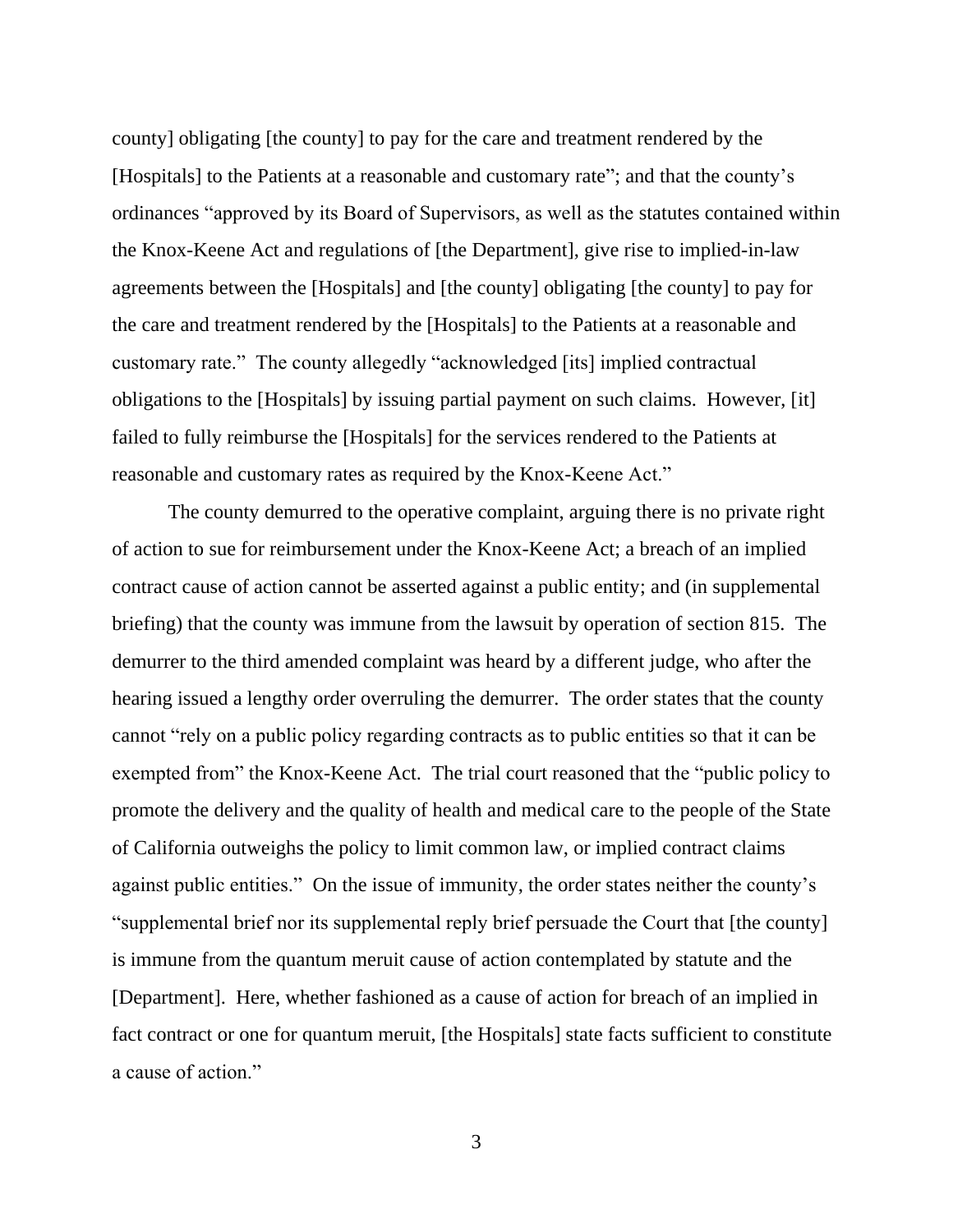The county petitioned for writ relief in this court. A different panel issued an order to show cause, invited further briefing, and granted the California State Association of Counties' request to file an amicus curiae letter.

### **II. DISCUSSION**

We review a trial court's order overruling a demurrer de novo. (*Casterson v. Superior Court* (2002) 101 Cal.App.4th 177, 182.) We assume the truth of factual allegations in the complaint, and determine whether a valid cause of action is stated under any legal theory. (*Mayron v. Google LLC* (2020) 54 Cal.App.5th 566, 571.) "Although extraordinary relief ordinarily is not available at the pleading stage, mandamus is available when ... extraordinary relief may prevent a needless and expensive trial and reversal." (*Spielholz v. Superior Court* (2001) 86 Cal.App.4th 1366, 1370, fn. 4.)

# **A. THE KNOX-KEENE ACT**

The county (through its Valley Health Plan) and the Hospitals are health care service plans licensed under the Knox-Keene Act, a "comprehensive system of licensing and regulation under the jurisdiction of the Department of Managed Health Care." (*Bell v. Blue Cross of California* (2005) 131 Cal.App.4th 211, 215 (*Bell*).) The county has no contract for the provision of medical services with either of the Hospitals, making them noncontracting providers. When, as here, a noncontracting health care service plan provides emergency services to another plan's enrollee, the enrollee's plan "shall reimburse providers for emergency services and care provided to its enrollees, until the care results in stabilization of the enrollee." (Health & Saf. Code, § 1371.4, subd. (b).)

Regulations implementing the Knox-Keene Act define " 'Reimbursement of a Claim' " for noncontracting providers as: "the payment of the reasonable and customary value for the health care services rendered based upon statistically credible information that is updated at least annually and takes into consideration: (i) the provider's training, qualifications, and length of time in practice; (ii) the nature of the services provided; (iii) the fees usually charged by the provider; (iv) prevailing provider rates charged in the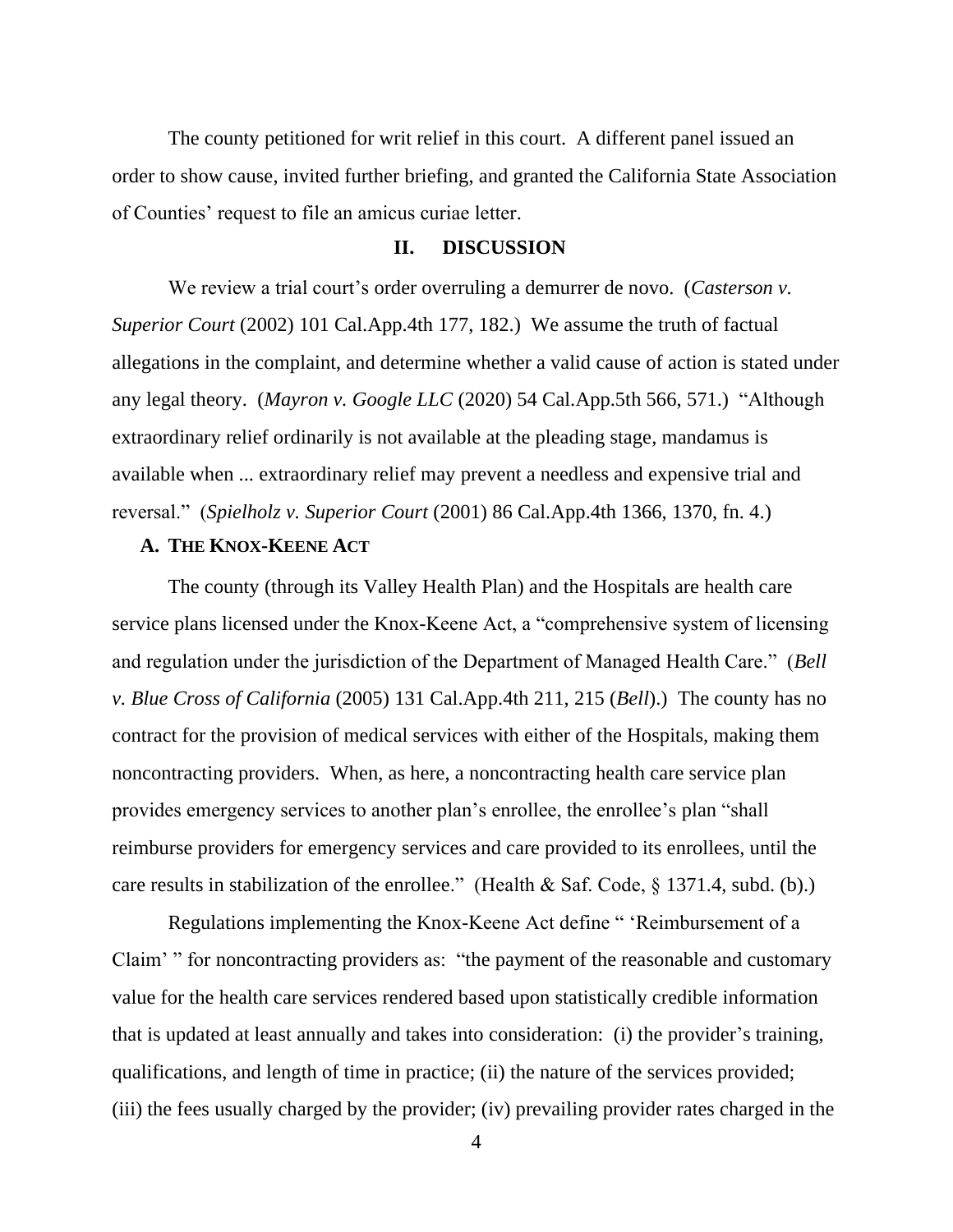general geographic area in which the services were rendered; (v) other aspects of the economics of the medical provider's practice that are relevant; and (vi) any unusual circumstances in the case." (Cal. Code Regs., tit. 28,  $\S$  1300.71, subd. (a)(3)(B).)

Each health care service plan must have a dispute resolution mechanism through which noncontracting providers can seek resolution of billing and claims disputes. (Health & Saf. Code, § 1367, subd. (h)(2).) The Department has promulgated regulations governing that dispute resolution process. (See Cal. Code Regs., tit. 28, § 1300.71.38.) The Department is charged with periodically reviewing provider dispute resolution mechanisms and also may do so, "when appropriate, through the investigation of complaints of unfair provider dispute resolution mechanism(s)." (Cal. Code Regs., tit. 28, § 1300.71.38, subd. (m)(1).)

Violations of the Knox-Keene Act and the implementing regulations are subject to enforcement actions. (Health & Saf. Code, § 1371.39, subds. (a), (d); Cal. Code Regs., tit. 28, § 1300.71.38, subd. (m)(3).) Among other penalties for violating the statute and regulations, the Department's director can: issue a cease and desist order (Health & Saf. Code, § 1391); suspend or revoke a health care service plan's license (Health & Saf. Code, § 1386, subd. (a)); impose civil penalties of up to \$2,500 per violation (Health & Saf. Code, § 1387, subd. (a)); and seek injunctive relief in a civil action (Health & Saf. Code, § 1392, subd. (a)(1)). Willful violations can be punished through criminal prosecution. (Health & Saf. Code, § 1390.) Health and Safety Code section 1394 states that the "civil, criminal, and administrative remedies available to the director pursuant to this article are not exclusive, and may be sought and employed in any combination deemed advisable by the director to enforce the provisions of this chapter."

When all health care service plans involved in a dispute are *private* entities, a noncontracting provider can bring an action seeking reimbursement for the reasonable value of emergency services under the Unfair Competition Law (Bus. & Prof. Code, § 17200 et seq.) or on a quantum meruit theory. (*Bell*, *supra*, 131 Cal.App.4th at p. 216.)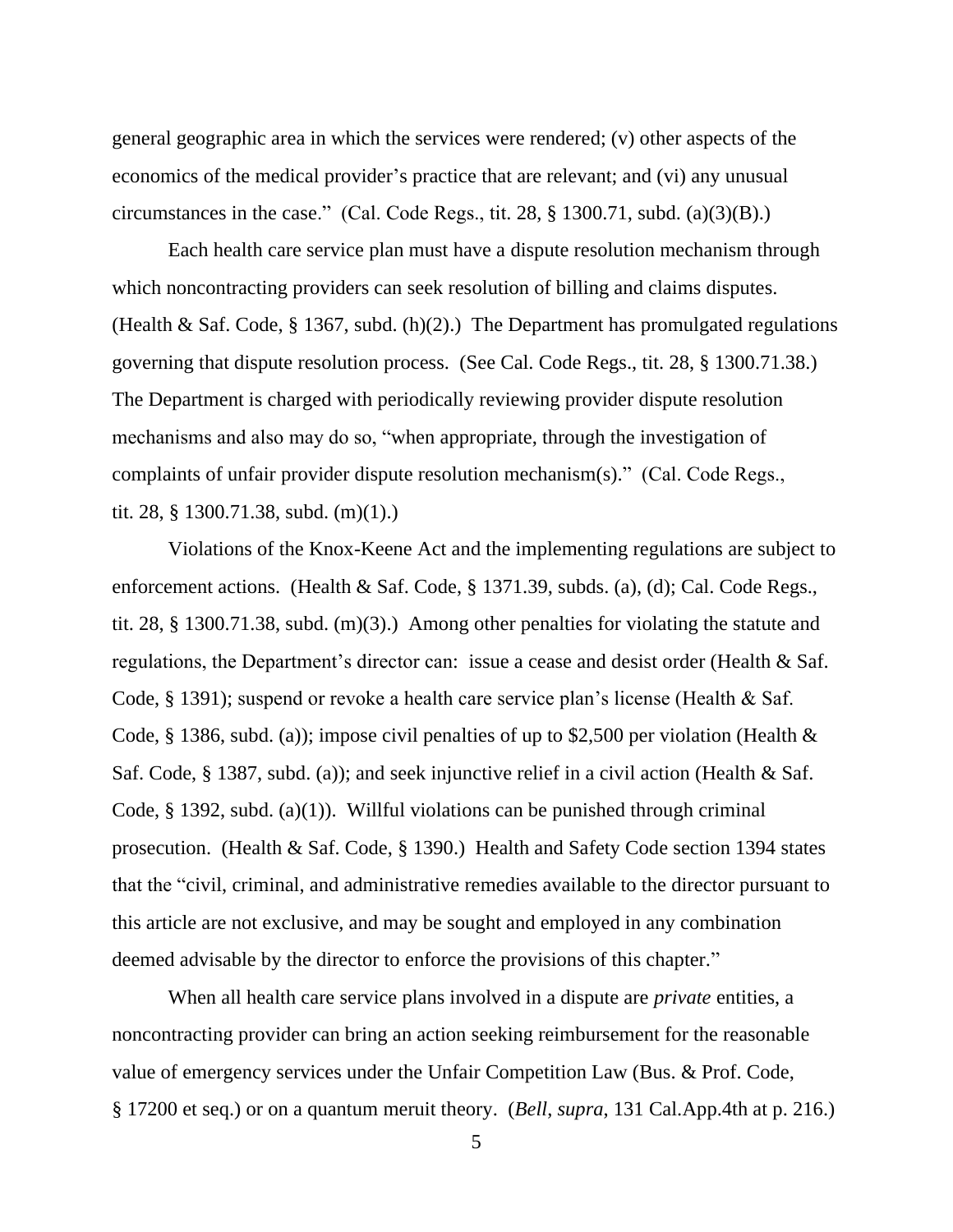#### **B. IMPLIED-IN-LAW CONTRACT CLAIM**

The county argues it is immune from any implied-in-law contract cause of action by operation of the Government Claims Act. There is "no common law tort liability for public entities in California; instead, such liability must be based on statute." (*Guzman v. County of Monterey* (2009) 46 Cal.4th 887, 897 (*Guzman*).) Section 815 sets out the general rule regarding immunity: "Except as otherwise provided by statute: (a) A public entity is not liable for an injury, whether such injury arises out of an act or omission of the public entity or a public employee or any other person." The intent of the Government Claims Act is "not to expand the rights of plaintiffs in suits against governmental entities, but to confine potential governmental liability to rigidly delineated circumstances." (*Williams v. Horvath* (1976) 16 Cal.3d 834, 838; accord *Guzman*, at p. 897.) The Government Claims Act includes exceptions to immunity, including, as relevant to the Hospitals' argument here, section 815.6: "Where a public entity is under a mandatory duty imposed by an enactment that is designed to protect against the risk of a particular kind of injury, the public entity is liable for an injury of that kind proximately caused by its failure to discharge the duty unless the public entity establishes that it exercised reasonable diligence to discharge the duty."

### **1. Government Code Section 815 Bars a Quantum Meruit Action**

Section 815 immunizes public entities from liability on common law theories. Quantum meruit is an equitable doctrine under which the " 'law implies a promise to pay for services performed under circumstances disclosing that they were not gratuitously rendered.' " (*Huskinson & Brown v. Wolf* (2004) 32 Cal.4th 453, 458; *Sheppard, Mullin, Richter & Hampton, LLP v. J-M Manufacturing Co., Inc.* (2018) 6 Cal.5th 59, 88, fn. 11.) A court faced with a similar question concluded that a quantum meruit action against a public entity is barred by section 815. (*Sheppard v. North Orange County Regional Occupational Program* (2010) 191 Cal.App.4th 289, 314 (*Sheppard*) [noting that generally " ' "a private party cannot sue a public entity on an implied-in-law or quasi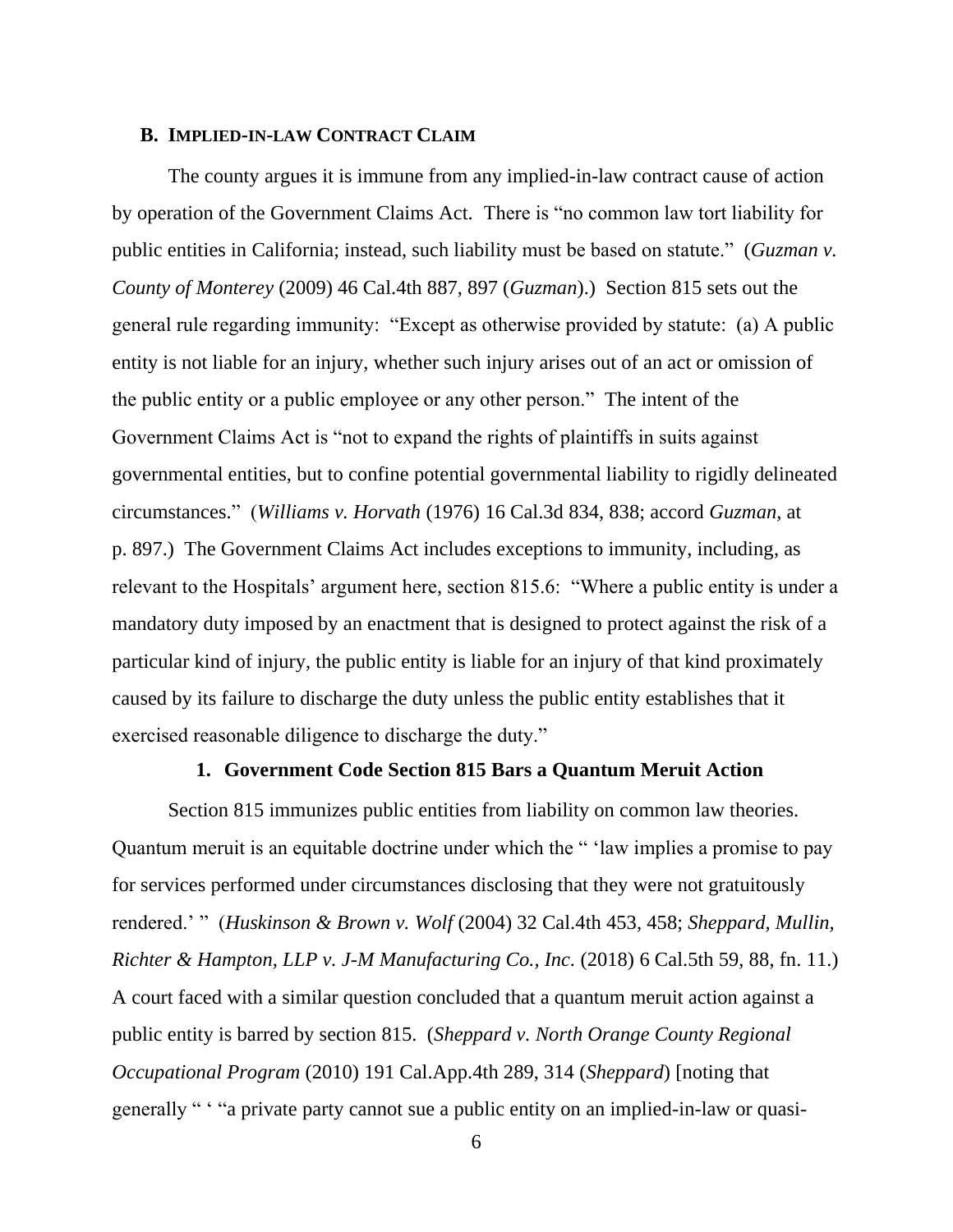contract theory, because such a theory is based on quantum meruit or restitution considerations which are outweighed by the need to protect and limit a public entity's contractual obligations" ' "].) Consistent with that authority, we conclude that the Hospitals cannot state a claim based solely on the common law doctrine of quantum meruit.

The Hospitals cite cases involving reimbursement disputes between private health care service plans, contending those cases demonstrate the viability of their cause of action. (Citing *Bell*, *supra*, 131 Cal.App.4th 211; *Children's Hospital Central California v. Blue Cross of California* (2014) 226 Cal.App.4th 1260, 1270 (*Children's Hospital*).) But because no public entity was involved in those cases, those courts had no occasion to decide the immunity question presented here. (*Fricker v. Uddo & Taormina Co.* (1957) 48 Cal.2d 696, 701 ["[C]ases are not authority for propositions not considered."].) And the bases for the cause of action in *Bell* were the Unfair Competition Law (Bus. & Prof. Code, § 17200 et seq.) and quantum meruit (*Bell*, *supra*, 131 Cal.App.4th at pp. 214, 216), theories of relief which cannot be asserted against a public entity. (*People for Ethical Treatment of Animals, Inc. v. California Milk Producers Advisory Bd.* (2005) 125 Cal.App.4th 871, 878–879 [Unfair Competition Law]; *Sheppard*, *supra*, 191 Cal.App.4th 289, 314 [quantum meruit].)

## **2. The Mandatory Duty Exception in Gov. Code Section 815.6 Does Not Apply**

The Hospitals argue that their suit is authorized by section 815.6, an exception to immunity which applies where a public entity fails to discharge a "mandatory duty imposed by an enactment that is designed to protect against the risk of a particular kind of injury." "[A]pplication of section 815.6 requires that the enactment at issue be *obligatory*, rather than merely discretionary or permissive, in its directions to the public entity; it must *require*, rather than merely authorize or permit, that a particular action be taken or not taken." (*Haggis v. City of Los Angeles* (2000) 22 Cal.4th 490, 498.) And it is not enough that the "public entity or officer have been under an obligation to perform a

<sup>7</sup>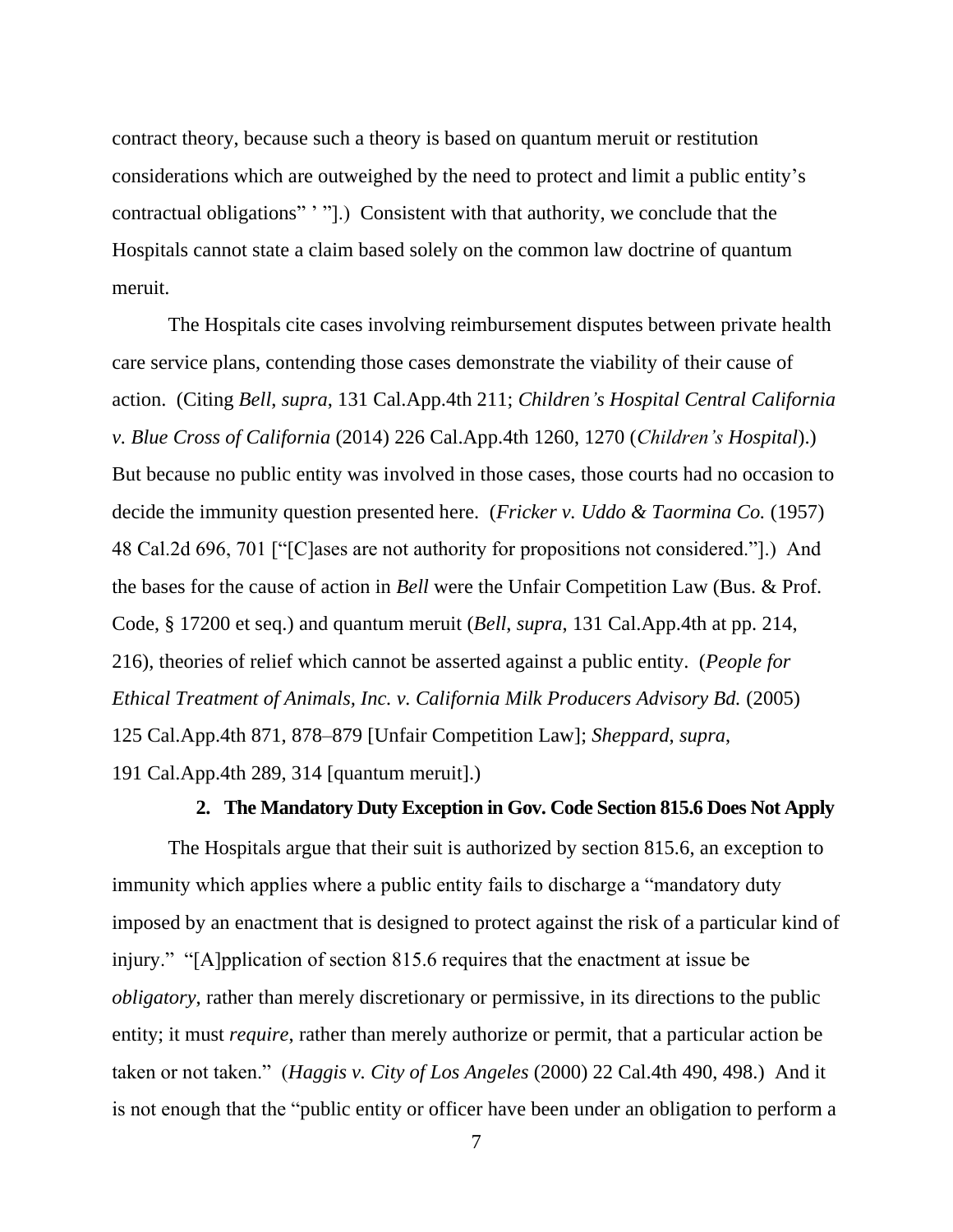function if the function itself involves the exercise of discretion." (*Ibid.*) Whether a statute imposes a mandatory duty is a question of law (*id.* at p. 499), which we review de novo.

The Hospitals argue that Health & Safety Code section 1371.4, subdivision (b) imposes a mandatory duty on the county that triggers the section 815.6 exception to immunity. Under that subdivision, the county "shall reimburse [the Hospitals] for emergency services and care provided to its enrollees, until the care results in stabilization of the enrollee." (Health & Saf. Code, § 1371.4, subd. (b).) The implementing regulations state that the reimbursement must be for the "reasonable and customary value" of the health care services performed. (Cal. Code Regs., tit. 28, § 1300.71, subd. (a)(3)(B).) Though the duty to reimburse is mandatory under Health  $\&$ Safety Code section 1371.4, the county has discretion in the *amount* of that reimbursement since it is vested with the discretion to determine the reasonable and customary value of the services. Because the county is vested with discretion in determining the value of the reimbursement to be paid under Health & Safety Code section 1371.4, that section does not create a purely mandatory duty. Section 815.6 therefore does not authorize the Hospitals' implied-in-law contract cause of action.

### **3. No Other Statute Authorizes an Action for Damages**

Though section 815 describes broad immunity, it also contains the limiting phrase, "[e]xcept as otherwise provided by statute." The Supreme Court has explained that "direct tort liability of public entities must be based on a specific statute declaring them to be liable, or at least creating some specific duty of care." (*Eastburn v. Regional Fire Protection Authority* (2003) 31 Cal.4th 1175, 1183 (*Eastburn*).) We interpret the phrase "specific statute declaring them to be liable" as requiring that a statute include a private right of action authorizing a suit against a public entity. We invited supplemental briefing regarding whether Health and Safety Code section 1371.4 or any other section of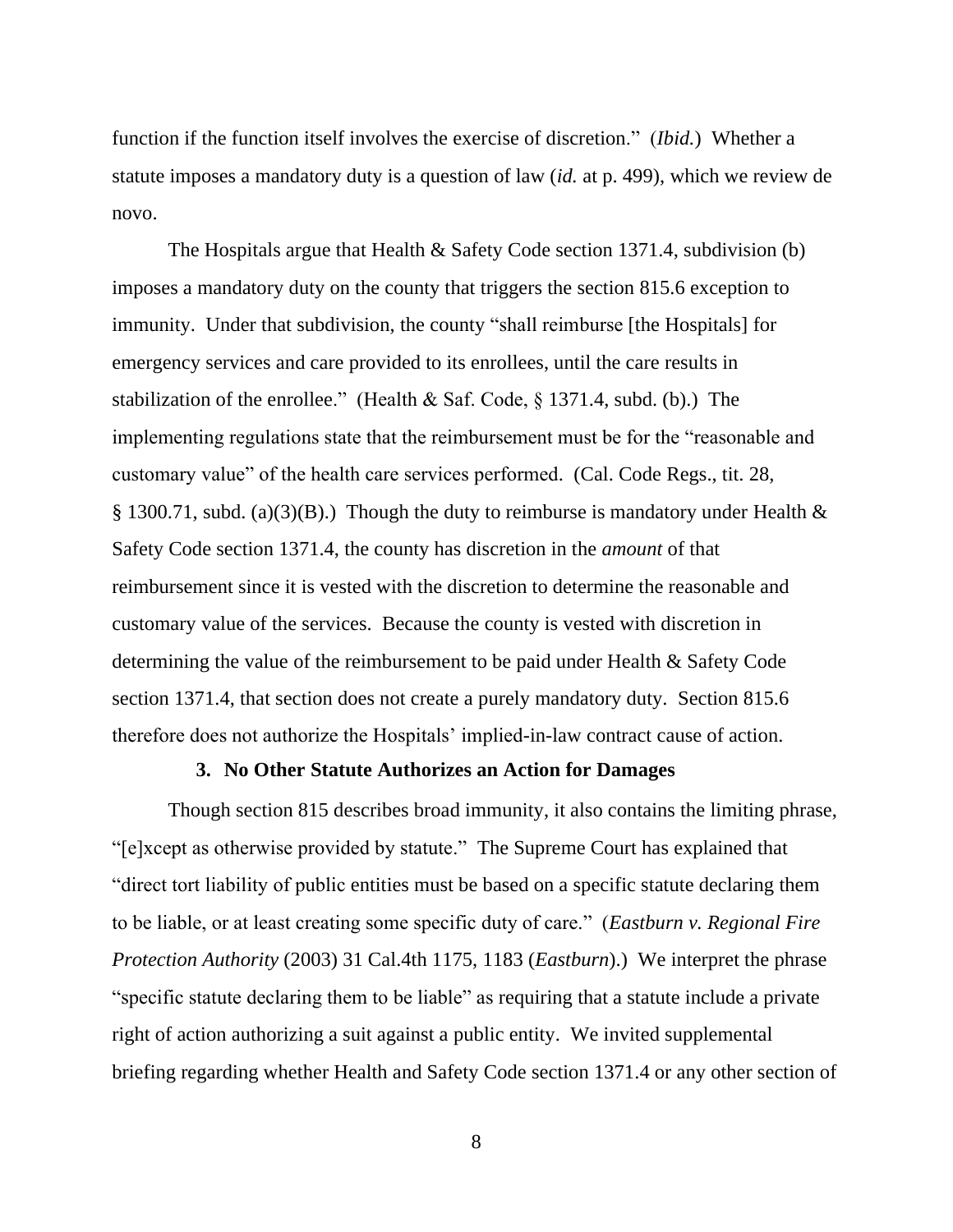the Knox-Keene Act authorizes a private right of action that would support the Hospitals' reimbursement suit.

Not all violations of a statute give rise to a private right of action. (*Lu v. Hawaiian Gardens Casino, Inc.* (2010) 50 Cal.4th 592, 596–597 (*Lu*).) "[W]hether a party has a right to sue depends on whether the Legislature has 'manifested an intent to create such a private cause of action' under the statute." (*Ibid.*) That intent can be shown through " ' "clear, understandable, unmistakable terms" ' " in the text of the statute itself that "strongly and directly indicate that the Legislature intended to create a private cause of action." (*Id*. at p. 597; e.g., Health & Saf. Code, § 1285, subd. (c) ["Any person who is detained in a health facility solely for the nonpayment of a bill has a cause of action against the health facility for the detention."], Veh. Code, § 17001 ["A public entity is liable for death or injury to person or property proximately caused by a negligent or wrongful act or omission in the operation of any motor vehicle by an employee of the public entity acting within the scope of his employment."].) Even absent such clear statutory language, legislative history can reveal an intent to impose liability. (*Lu*, at p. 597.)

The Hospitals acknowledge that "there is no express[] language providing a private right of action under the Knox-Keene Act." Having reviewed the Knox-Keene Act, we agree that nothing in that statutory scheme provides a private right of action that would support the Hospitals' reimbursement action against the county. Though under Health and Safety Code section 1371.4 the county has an obligation to reimburse the Hospitals for the care provided to the county's enrollees, nothing in that section demonstrates a legislative intent to allow the Hospitals to sue directly under that statute to enforce the obligation. Unlike statutes that provide a private right of action, Health and Safety Code section 1371.4 does not state that the health care service plan entitled to reimbursement "has a cause or action," or that the debtor health care service plan "is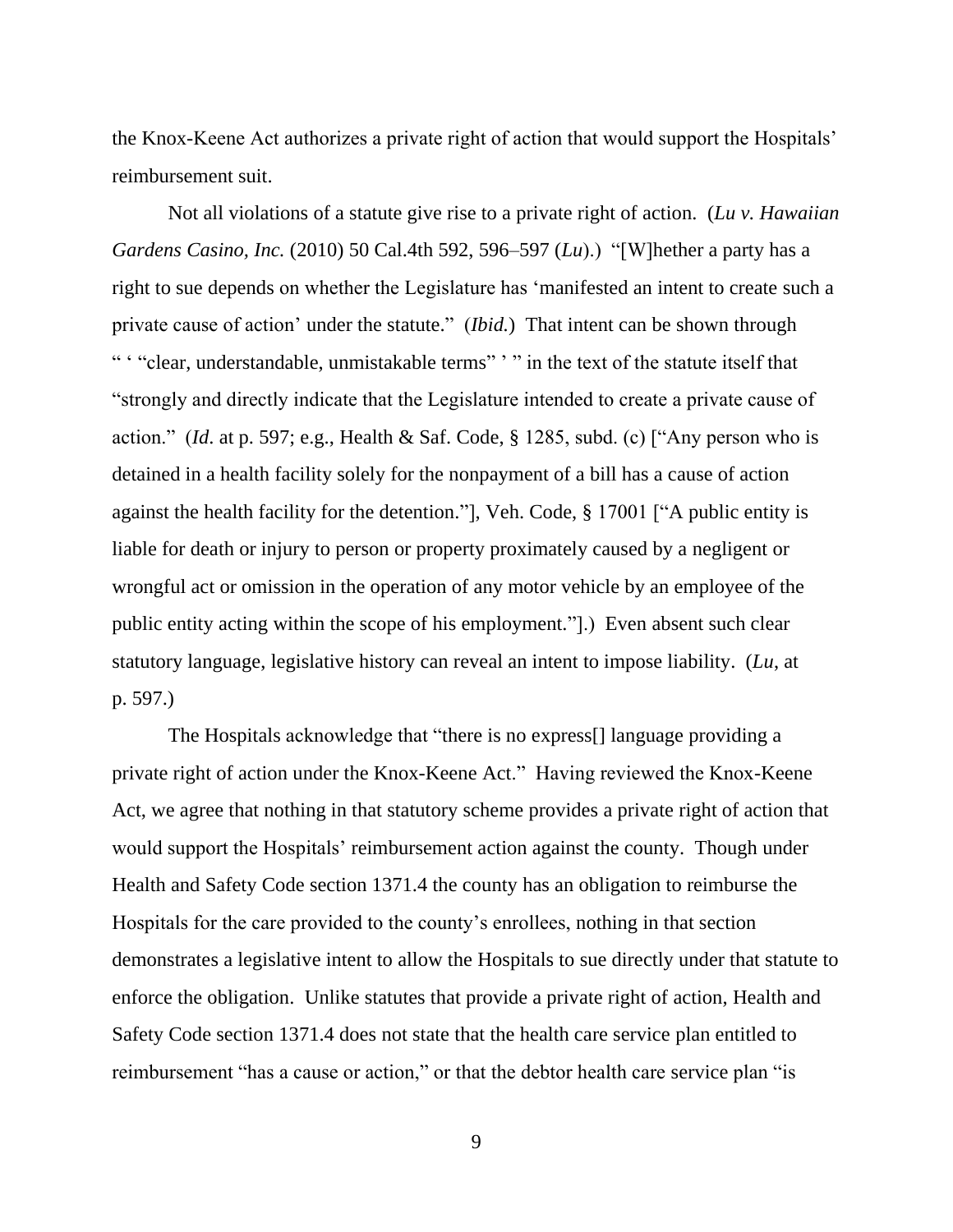liable" for that reimbursement. (Compare Health & Saf. Code, § 1371.4 with Health & Saf. Code, § 1285, subd. (c), Veh. Code, § 17001.)

The Hospitals argue that despite the lack of express language creating a private right of action under the Knox-Keene Act, "there is clear legislative intent providing for such a right, as further supported by established case [] [law." But the Hospitals point to nothing in the legislative history of the Knox-Keene Act evincing an intent to allow private rights of action. They cite Health & Safety Code section 1399.5, which states in relevant part that the Knox-Keene Act "shall be applicable to any private or public entity or political subdivision which, in return for a prepaid or periodic charge paid by or on behalf of a subscriber or enrollee, provides, administers or otherwise arranges for the provision of health care services." But that section merely discusses the general applicability of the Knox-Keene Act, and does not show clear legislative intent to allow a private right of action in this context.

According to the Hospitals, "California Courts have repeatedly held that private rights of action are permitted to challenge violations of the Knox-Keene Act under the UCL and common law." That contention reflects a misunderstanding of the private right of action concept. A statute which creates a private right of action is one that can be sued on *directly*, not through the common law or another statute. The cases the Hospitals cite, including *Bell*, were brought on unfair competition law and quantum meruit theories (*Bell*, *supra*, 131 Cal.App.4th at p. 216), and did not assert a private right of action under Health and Safety Code section 1371.4. Because the Hospitals cannot point to a "specific statute declaring [the county] to be liable" (*Eastburn*, *supra*, 31 Cal.4th at p. 1183), section 815 applies to bar the Hospitals' implied-in-law contract action.

The Hospitals assert that finding the county immune from the Hospitals' impliedin-law contract action will allow the county "to unilaterally underpay the patient accounts at issue" without any recourse to the Hospitals. They argue in their supplemental brief that "there is no remedy available under the Knox-Keene Act or any statutory framework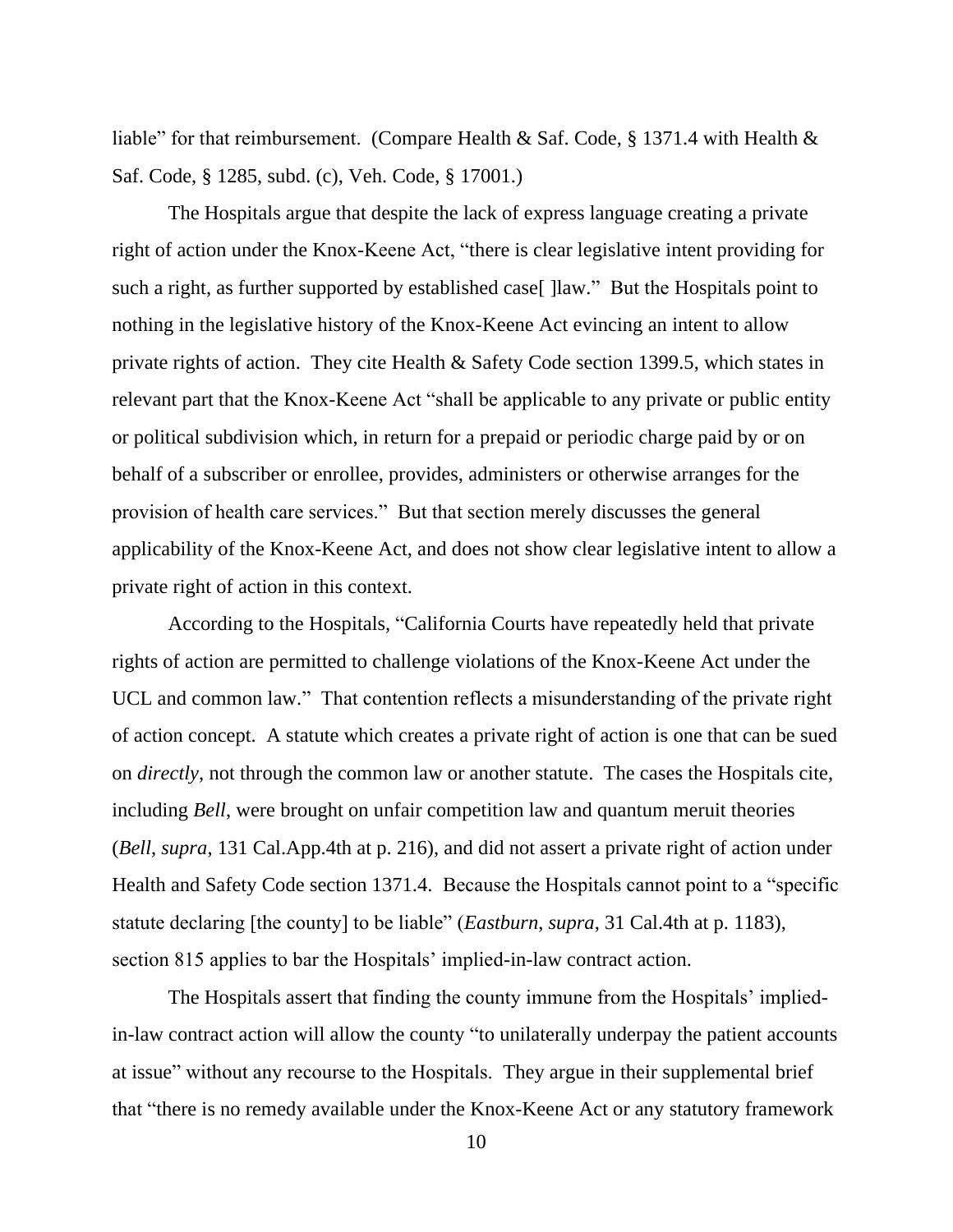that would ensure that non-contracted provider health care service plans are reimbursed for the reasonable and customary value of the services rendered to public entity health care service plan enrollees." But the Knox-Keene Act contains enforcement alternatives to litigation. Noncontracting provider disputes are processed through a dispute resolution process governed by statute and regulation. (Health & Saf. Code,  $\S$  1367, subd. (h)(2); Cal. Code Regs., tit. 28, § 1300.71.38.) The Department has authority to review provider dispute resolution mechanisms, including "through the investigation of complaints of unfair provider dispute resolution mechanism(s)." (Cal. Code Regs., tit. 28, § 1300.71.38, subd. (m)(1).) Providers may report allegedly unfair payment patterns to the Department, which "shall review complaints" and "may conduct an audit or an enforcement action." (Health & Saf. Code, § 1371.39, subds. (a), (d).) The Department director also has broad regulatory authority to investigate health care service plans and to impose financial or other penalties for violations of the Knox-Keene Act (see Health & Saf. Code, §§ 1386–1392), including penalties as severe as criminal prosecution and revocation of a health care service plan's license. (Health & Saf. Code, §§ 1386, subd. (a), 1390.) We recognize that financial penalties to be paid to the Department may deter violations but do not directly reimburse service providers. Nonetheless, although section 815 forecloses the Hospitals' chosen means of enforcement, they are not without *any* recourse to address their dispute with the county.

We acknowledge that under our interpretation of the relevant statutes a health care service plan has greater remedies against a private health care service plan than it does against a public entity health care service plan. (E.g., *Bell*, *supra*, 131 Cal.App.4th 211.) But that result is driven by the Legislature broadly immunizing public entities from common law claims and electing not to abrogate that immunity in the context presented here. We have no authority to rewrite the statutes we are called upon to interpret. (*People v. Statum* (2002) 28 Cal.4th 682, 692.)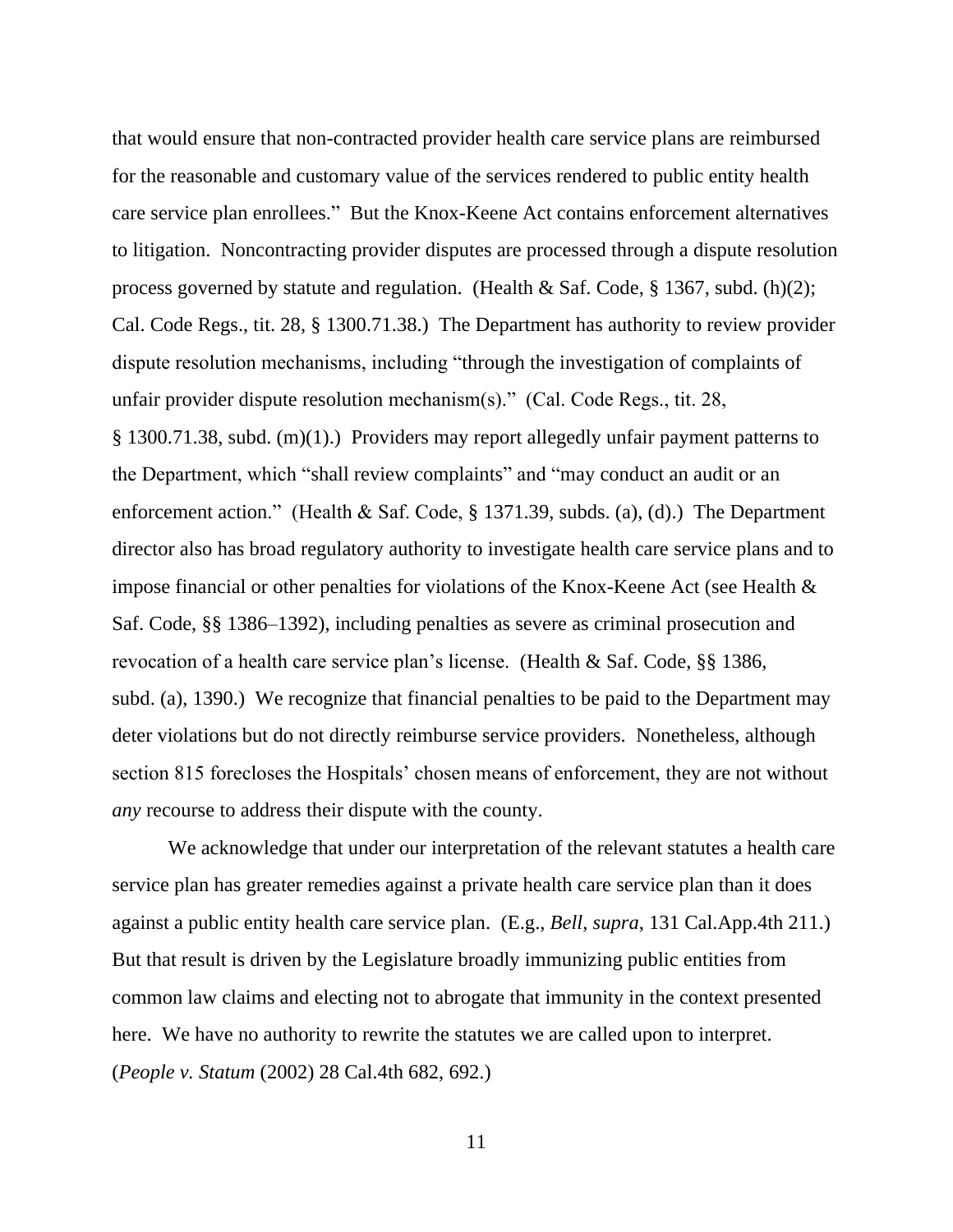#### **4. The Trial Court's Constitutional Concerns Are Unfounded**

The trial court's order expressed the view that the public policy argument the county proffered would "ultimately result in acts that are both unconstitutional [citations] and against the stated Legislative purposes and the underlying policies of the Knox-Keene Act." The Hospitals embrace the trial court's constitutional concerns, which appear to derive from a statement in *Bell* rejecting the notion that a plan was "free to reimburse emergency care providers at whatever rate it unilaterally and arbitrarily selects" because under that interpretation "emergency care providers could be reimbursed at a confiscatory rate that, aside from being unconscionable, would be unconstitutional." (*Bell*, *supra*, 131 Cal.App.4th at p. 220; citing *Cunningham v. Superior Court* (1986) 177 Cal.App.3d 336, 348 [requiring private attorney to represent indigent client and provide free legal services violated equal protection].)

In contrast to the issues raised in *Cunningham* and *Bell*, the county does not contest its obligation to reimburse the Hospitals for the reasonable and customary value of the services provided to the county's enrollees. The issue here is what remedies may be pursued against the county when the reasonableness of the reimbursement is disputed. As we have discussed, the Knox-Keene Act and its implementing regulations provide alternative mechanisms to challenge the amount of emergency medical services reimbursements.

#### **C. IMPLIED-IN-FACT CONTRACT CLAIM**

The operative complaint alleges the existence of an implied-in-fact contract with the county. Because section 815 does not "affect[] liability based on contract" (Gov. Code, § 814), the county's immunity from common law and tort claims does not necessarily preclude the Hospitals from maintaining an action for breach of an impliedin-fact contract. Whether an action sounds in contract or tort for purposes of governmental immunity " 'depends upon the nature of the right sued upon, not the form of the pleading or relief demanded. If based on breach of promise it is contractual; if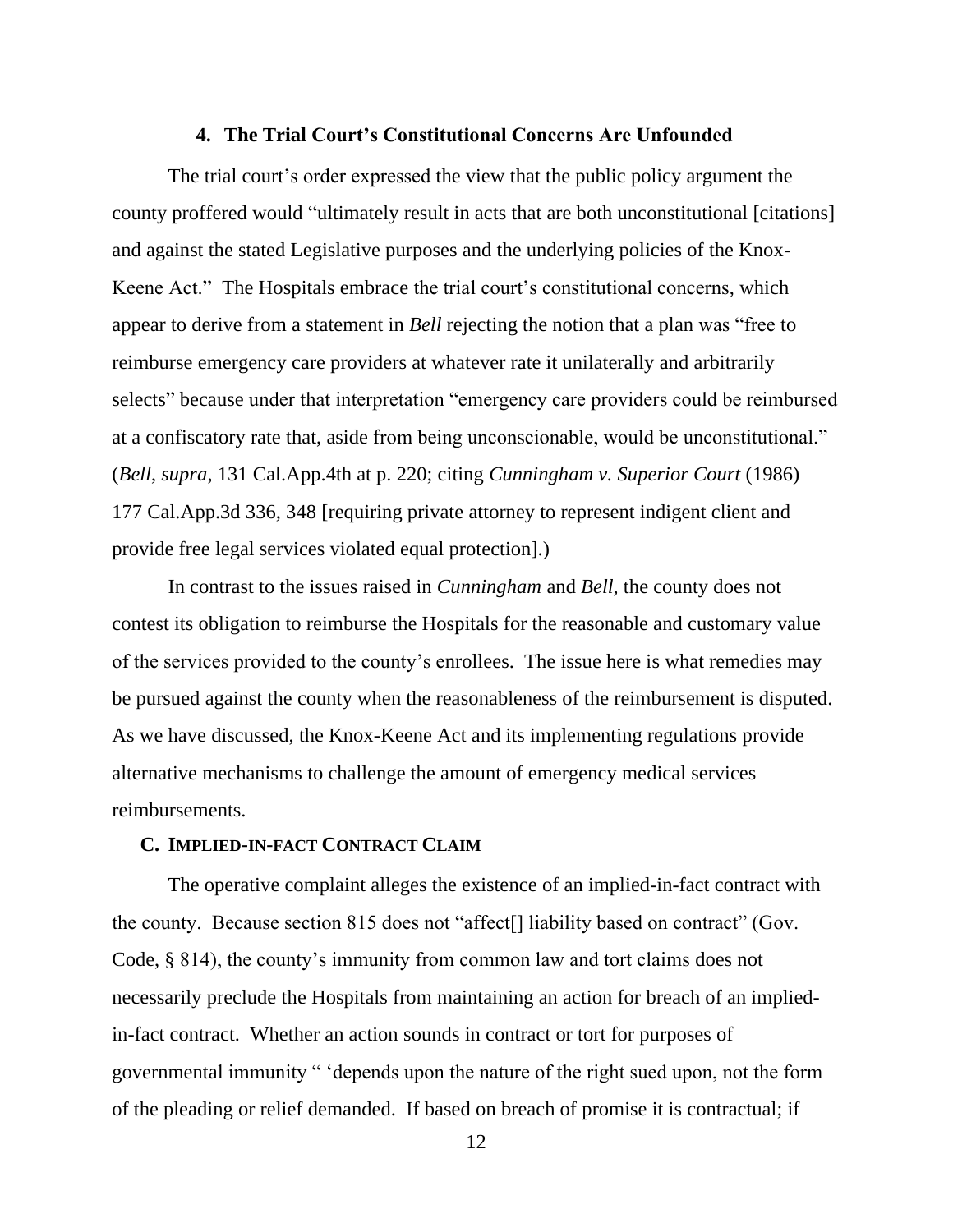based on breach of a noncontractual duty it is tortious.' " (*Roe v. State of California* (2001) 94 Cal.App.4th 64, 69.)

The operative complaint contains a single cause of action for breach of an implied contract; within that cause of action are allegations based on an implied-in-law contract and an implied-in-fact contract. But ultimately the nature of the right sued upon is the breach of a *noncontractual* duty, described in the complaint as the county's obligation under ordinances "approved by its Board of Supervisors, as well as the statutes contained within the Knox-Keene Act and regulations of [the Department] ... to pay for the care and treatment rendered by the Plaintiffs to the Patients at a reasonable and customary rate." That the operative complaint uses the phrase "reasonable and customary" rate, taken from the regulations implementing the Knox-Keene Act, indicates that the right sued upon derives from statute rather than contract. (See Cal. Code Regs., tit. 28, § 1300.71, subd. (a) $(3)(B)$ .) Because the Hospitals' suit is based on an alleged breach of statutory duty rather than an alleged breach of promise, the nature of the Hospitals' action is tortious and the county is immune from suit under section  $815$ .<sup>1</sup>

*San Mateo Union High School Dist. v. County of San Mateo* (2013) 213 Cal.App.4th 418 (*San Mateo*) is instructive and supports our reasoning. The plaintiffs in *San Mateo* were school districts that invested money in a pooled retirement fund operated by the defendant County of San Mateo. The fund invested substantial capital with Lehman Brothers Holdings, Inc. (Lehman Brothers), losing over \$150 million when the company went bankrupt. The plaintiffs sued the county following the collapse of Lehman Brothers, alleging statutory violations of prudent investor standards as well as breach of contract. (*Id.* at p. 424.) On appeal from a sustained demurrer, the

<sup>1</sup> That the Hospitals allege a breach of statutory duty factually distinguishes this case from *Children's Hospital*, *supra*, 226 Cal.App.4th at pp. 1268–1270, where the jury found an implied-in-fact contract between a hospital and a health care service plan to fill a gap for the time period separating the entities' two written contracts which set reimbursement rates.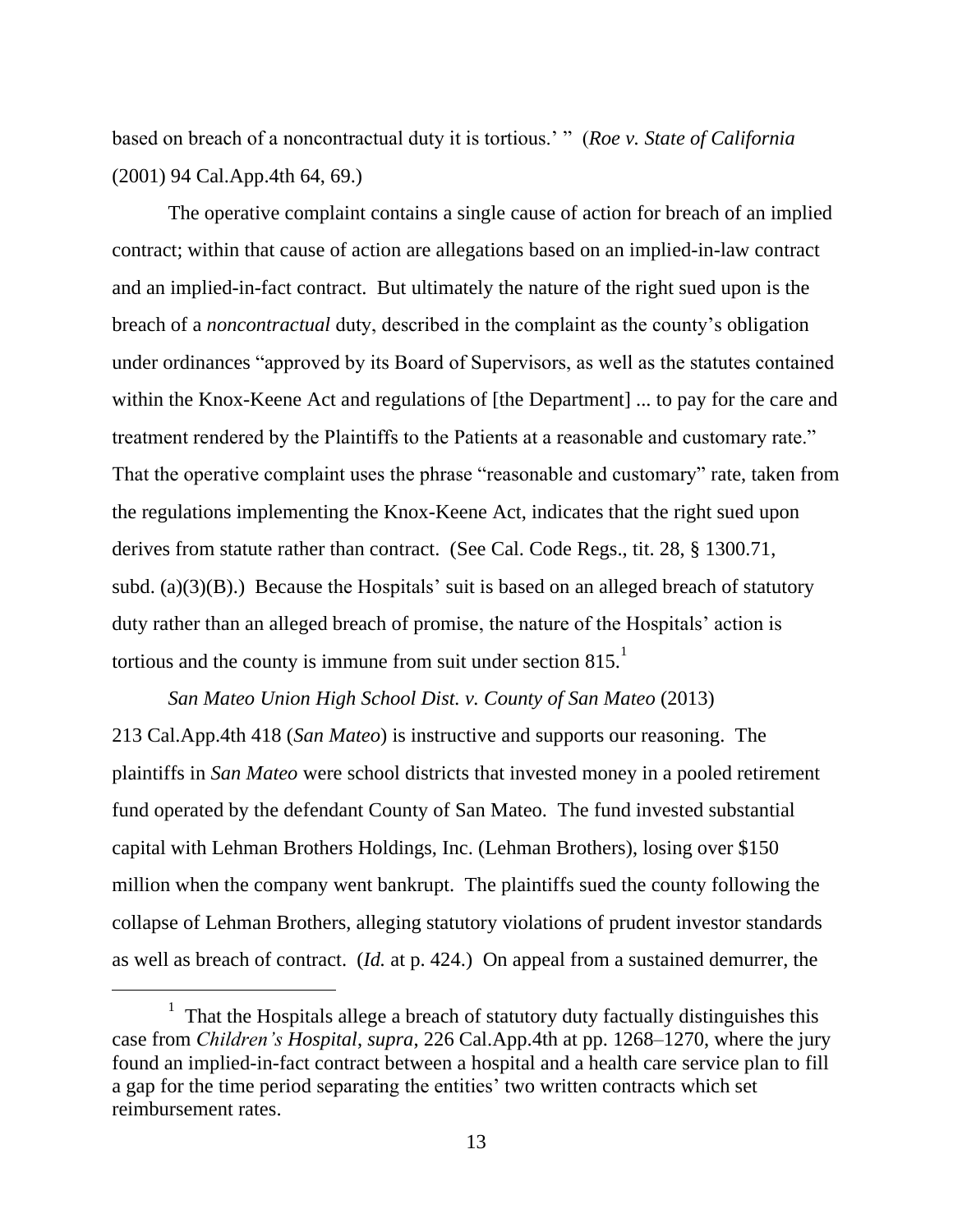*San Mateo* court determined that the statutory claims were barred by section 815. (*Id.* at pp. 432, 434.) The court also concluded the plaintiffs did not state a cause of action for breach of contract because the "nature of the right sued upon in the [breach of contract] cause of action is not for breach of a promise, but rather for acts or omissions that constitute violations of independent noncontractual duties" set forth in statute. (*Id.* at p. 440.) The court reasoned that the "gravamen of plaintiffs' claim is the failure of defendants to manage the [investment fund] competently, in accordance with investment policies and statutory requirements, not breach of any separate or additional contractual obligations." (*Ibid*.)

The Hospitals cite *Retired Employees Assn. of Orange County, Inc. v. County of Orange* (2011) 52 Cal.4th 1171 (*Retired Employees*), which determined that "a county may be bound by an implied contract under California law if there is no legislative prohibition against such arrangements, such as a statute or ordinance." (*Id.* at p. 1176.) But the only relevant conduct the Hospitals point to here is the issuance of "partial payment" by county employees in response to the Hospitals' claims. The administrative actions of a county employee do not themselves create contractual liability on the part of the *county*, whose contracting authority originates with its Board of Supervisors. (Santa Clara County Charter, art. III, § 300 ["The county may exercise its powers only through the Board of Supervisors or officers acting under its authority or of law or of this Charter." $]^{2}$ ; see *Dones v. Life Insurance Company of North America* (2020) 55 Cal.App.5th 665, 693 [distinguishing *Retired Employees*; "Conduct by a County employee such as setting up payroll deductions and issuing confirmations of open

 $2^{2}$  Both parties cite this section of the Santa Clara County Charter in their supplemental brief, but neither requested judicial notice. We take judicial notice of the Santa Clara County Charter on our own motion. (Evid. Code, §§ 452, subd. (b), 459, subd. (c), 455, subd. (a).)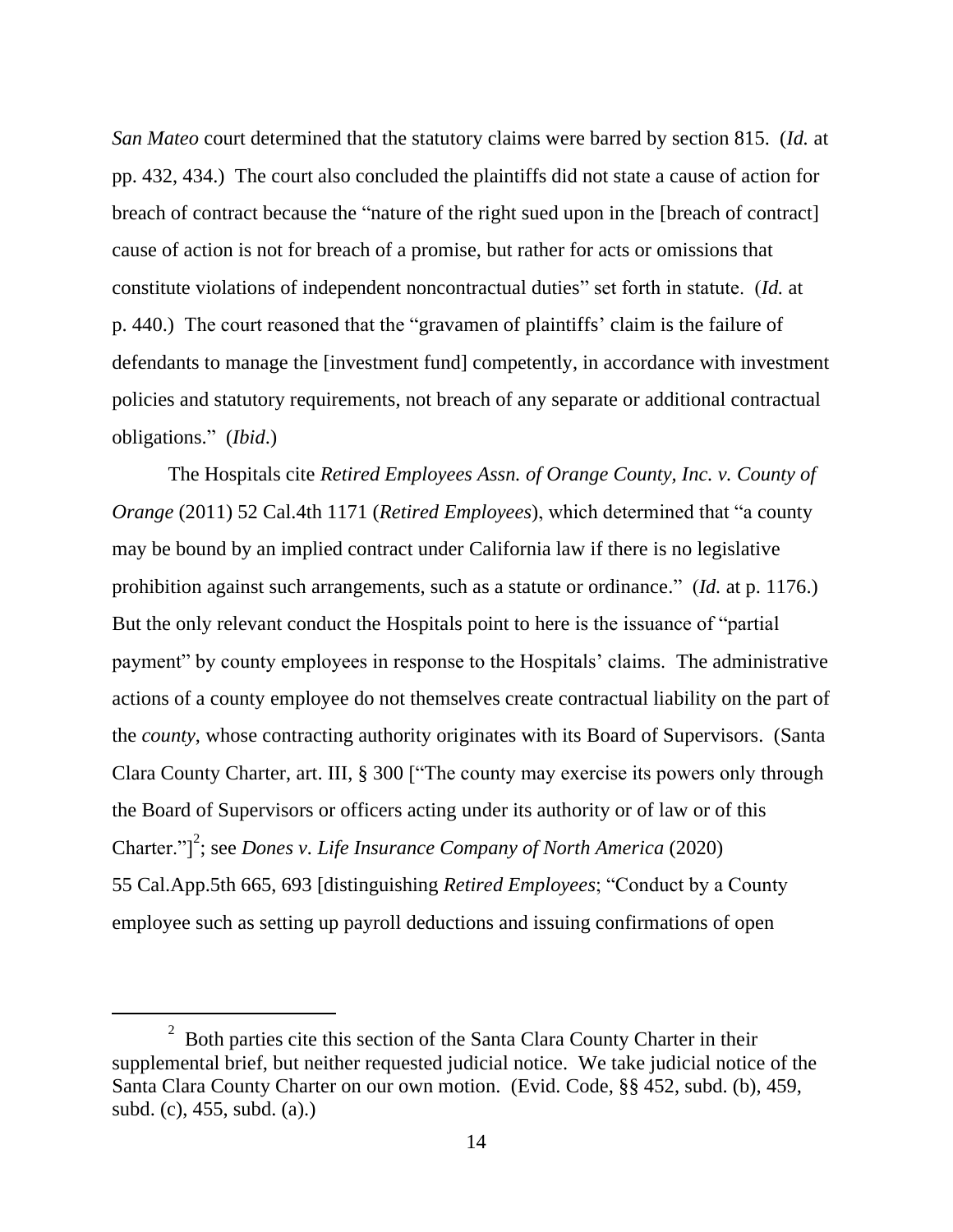enrollment benefit elections cannot operate to create an implied contract for provision of benefits in a manner contrary to legislative constraints."].)

The Hospitals argue that the county's charter provision restricting to the Board of Supervisors the authority to act on behalf of the county cannot be used to "abridge its statutory liability" under the Knox-Keene Act. But the county does not dispute its obligation under the Knox-Keene Act to reimburse the Hospitals for the reasonable and customary value of the services provided to the county's enrollees. Indeed, the county has a local ordinance authorizing "Valley Health Plan payment[s] to providers for medical services."<sup>3</sup> The cited charter provision is a generally applicable section that was not designed to evade statutory liability. That fact distinguishes this case from those relied on by the Hospitals, such as *Societa Per Azioni De Navigazione Italia v. City of Los Angeles* (1982) 31 Cal.3d 446, where the City of Los Angeles attempted to use a local enactment to shield itself from respondeat superior liability. (See *id.* at p. 463 ["To the extent that the tariff/ordinance purports to exculpate the City from respondeat superior liability for the torts of its pilot-employees, it is in direct conflict with general state law."].)

#### **D. LEAVE TO AMEND**

We requested supplemental briefing about whether leave to amend should be granted if the operative complaint fails to state a cause of action. Leave to amend would be appropriate if there is a reasonable possibility an amendment would cure the defect that caused the demurrer to be sustained. (*Smith v. BP Lubricants USA Inc.* (2021) 64 Cal.App.5th 138, 145.)

Based on our conclusion that the nature of the Hospitals' action against the county is tortious rather than contractual, government immunity applies. The Hospitals have not identified any statute that would abrogate the immunity. Nor have they identified any

<sup>&</sup>lt;sup>3</sup> We take judicial notice of this ordinance as a matter properly noticed by the trial court. (Evid. Code, § 459.)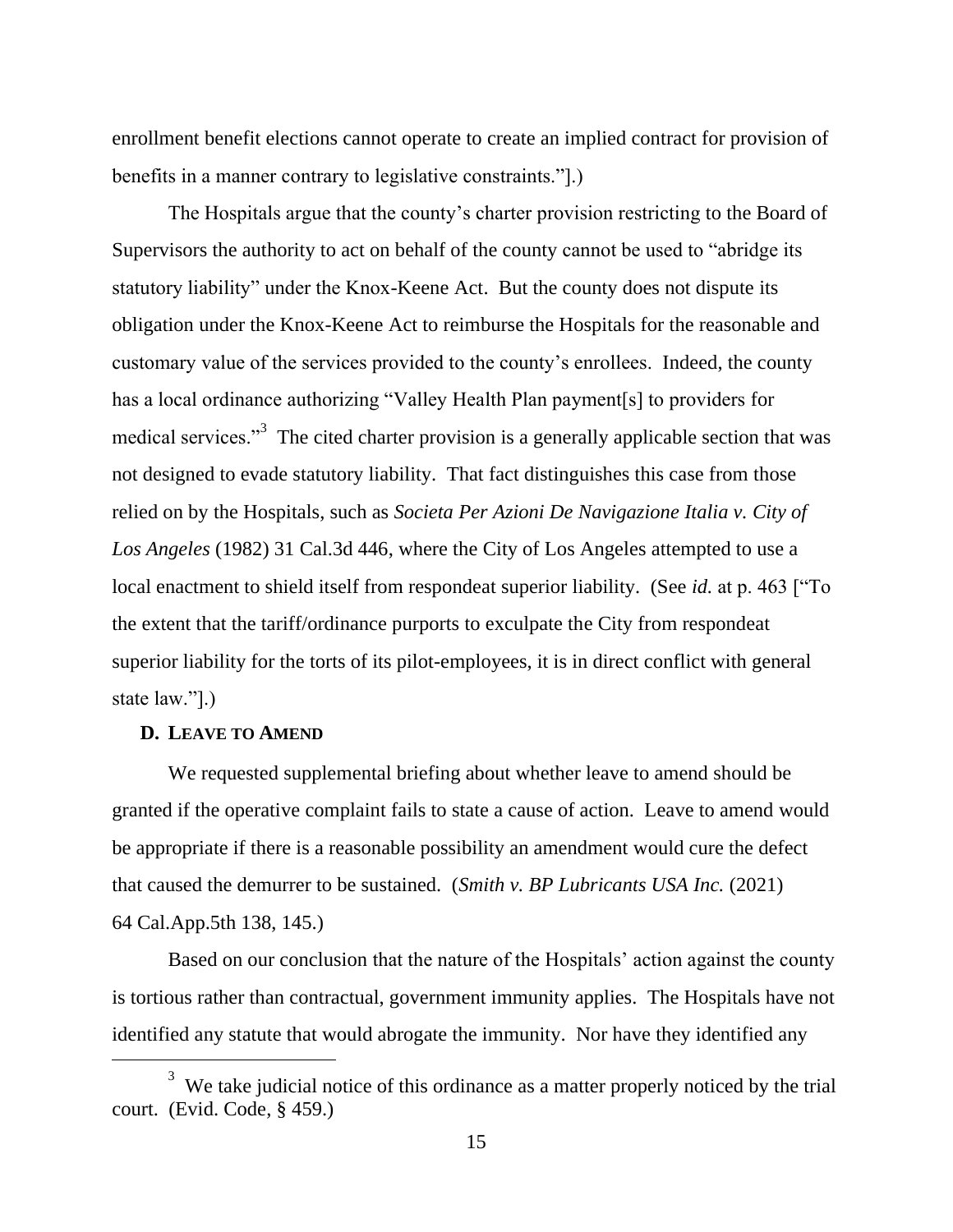conduct by the county's Board of Supervisors that might support a breach of implied contract cause of action. As the Hospitals have not demonstrated a reasonable possibility of successfully amending their complaint, they are not entitled to that opportunity.

#### **III. DISPOSITION**

Let a peremptory writ of mandate issue directing respondent court to vacate its September 3, 2020 order overruling petitioner County of Santa Clara's demurrer and to enter a new order sustaining the demurrer without leave to amend. Costs in this original proceeding are awarded to petitioner. (Cal. Rules of Court, rule 8.493(a)(2).) Upon issuance of the remittitur, the temporary stay order is vacated.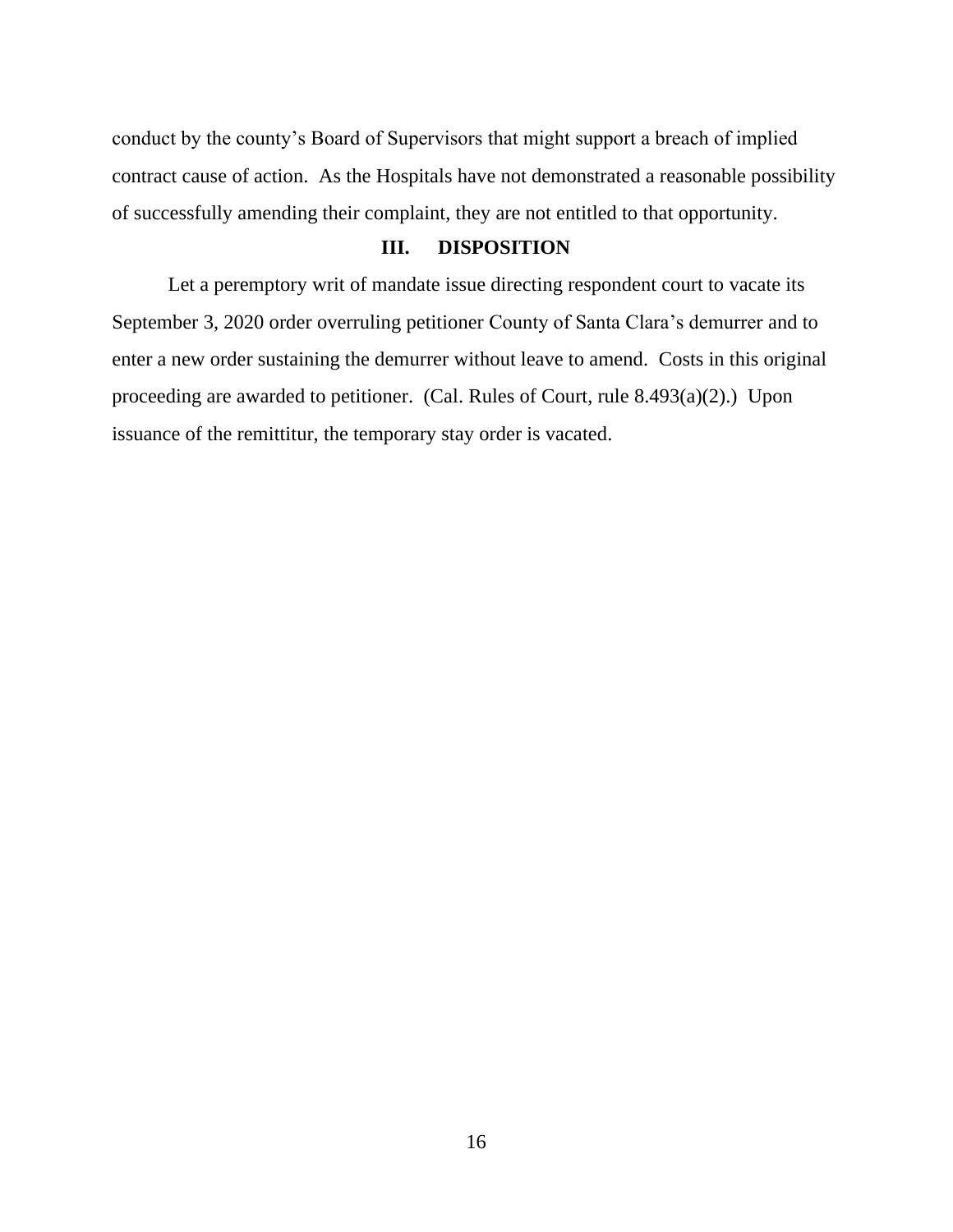Grover, Acting P. J.

\_\_\_\_\_\_\_\_\_\_\_\_\_\_\_\_\_\_\_\_\_\_\_\_\_\_\_\_\_\_\_\_\_\_\_\_

**WE CONCUR:**

\_\_\_\_\_\_\_\_\_\_\_\_\_\_\_\_\_\_\_\_\_\_\_\_\_\_\_\_

\_\_\_\_\_\_\_\_\_\_\_\_\_\_\_\_\_\_\_\_\_\_\_\_\_\_\_\_

Lie, J.

Wilson, J.

**H048486 -** *County of Santa Clara v Superior Court*